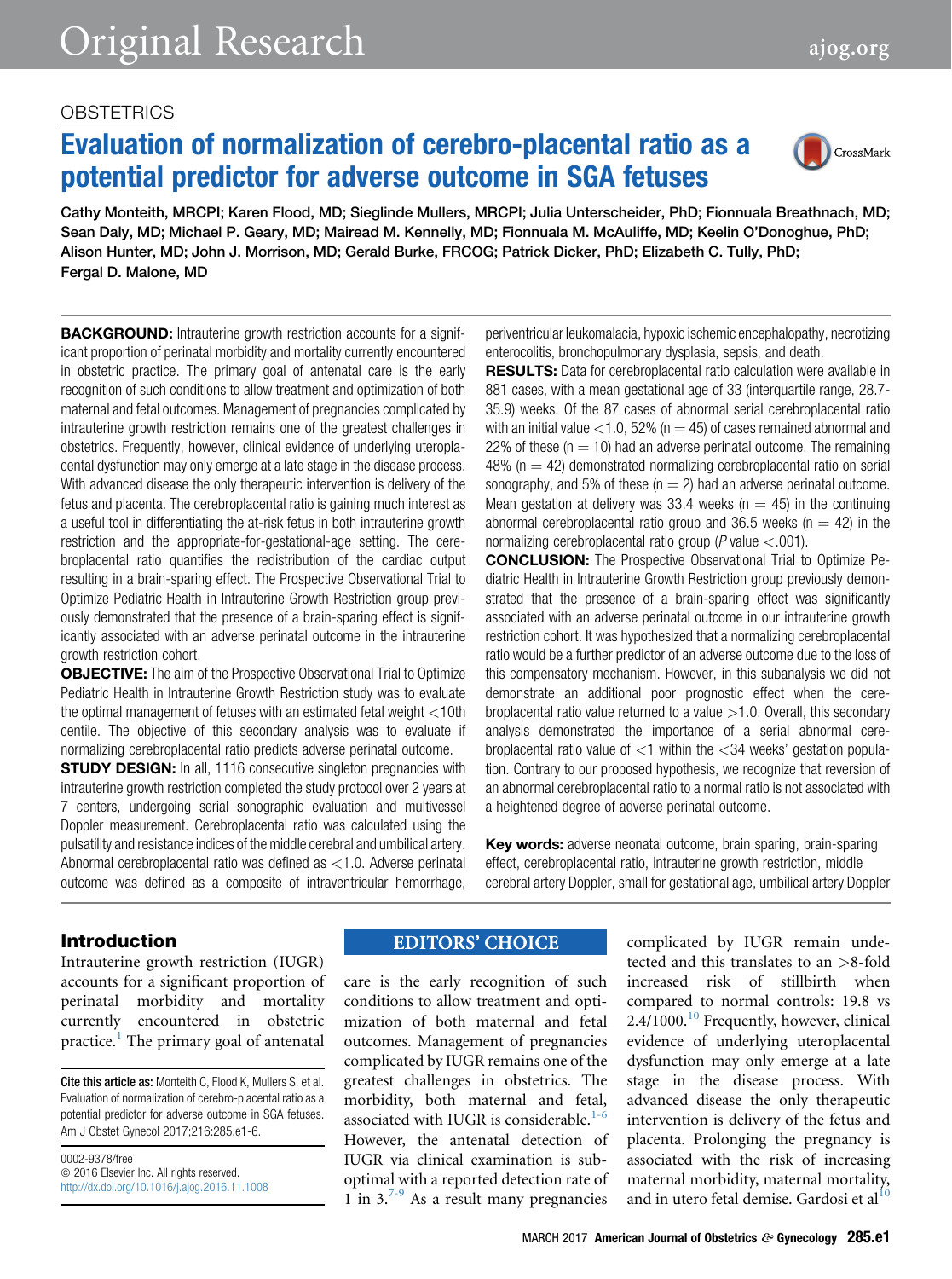<span id="page-1-0"></span>demonstrated that in the setting of diagnosed IUGR where patients delivered on average 10 days earlier, this resulted in a reduction in the overall stillbirth rate.

The cerebroplacental ratio (CPR) is gaining much interest as a useful tool in differentiating the at-risk fetus in both IUGR and the appropriate-forgestational-age setting.<sup>2,11-15</sup> The CPR, first reported by Arbeille et al,  $16,17$  quantifies the redistribution of the cardiac output resulting in a brain-sparing effect. The CPR has been calculated by either the pulsatility index (PI) or resistance index of the middle cerebral artery (MCA) and umbilical artery (UA) Doppler waveforms. The Prospective Observational Trial to Optimize Pediatric Health in IUGR (PORTO) group previously demonstrated that the presence of a brain-sparing effect is significantly associated with an adverse perinatal outcome

in the IUGR cohort. In addition, a difference did not emerge when comparing the use of PI or resistance index to quantify the waveform.<sup>18</sup> Various categorical cutoffs (<1.00, <1.08) have been described.<sup>[19-21](#page-4-0)</sup> However, neither has demonstrated a clear superior ability in the prediction of adverse perinatal outcome[.18,22](#page-4-0) Some studies demonstrated that the CPR may vary with gestational age<sup>[23-25](#page-5-0)</sup> and it has been reported that the CPR is more predictive at  $\lt 34$  completed weeks of gestation.<sup>[21](#page-4-0)</sup> As a result, there is no clear consensus of the "normal" parameters of CPR.

The goal of the PORTO study was to evaluate the optimal surveillance of fetuses with an estimated fetal weight (EFW) <10th centile. The objective of this secondary analysis was to evaluate if a normalizing CPR provides an additional prediction of adverse perinatal outcome. Our hypothesis is that when an

#### TABLE 1

Maternal demographics and fetal characteristics of Prospective Observational Trial to Optimize Pediatric Health in Intrauterine Growth Restriction population,  $n = 1116$ 

| Characteristic                                                                                                                                                    | n (%)/mean $\pm$ SD |
|-------------------------------------------------------------------------------------------------------------------------------------------------------------------|---------------------|
| Age, y                                                                                                                                                            | $30 + 6$            |
| Ethnicity, white European                                                                                                                                         | 907 (83%)           |
| Spontaneous conception                                                                                                                                            | 1100 (99%)          |
| Maternal height, cm                                                                                                                                               | $162 + 12$          |
| Maternal weight at booking, kg                                                                                                                                    | $64 + 13$           |
| BMI, $kg/m2$                                                                                                                                                      | $24.1 + 4.7$        |
| <b>Smokers</b>                                                                                                                                                    | 261 (23%)           |
| Hypertensive disease/preeclampsia                                                                                                                                 | 134 (12%)           |
| GA at enrollment, wk                                                                                                                                              | $30.1 \pm 3.9$      |
| GA at delivery, wk                                                                                                                                                | $37.8 \pm 3.0$      |
| Weight at delivery, g                                                                                                                                             | $2495 + 671$        |
| NICU admission                                                                                                                                                    | 312 (28%)           |
| Adverse perinatal outcome                                                                                                                                         | 57 (5%)             |
| Apgar score $<$ 75                                                                                                                                                | 13 (1%)             |
| <b>Stillbirths</b>                                                                                                                                                | 3(1:370)            |
| Neonatal deaths                                                                                                                                                   | 3(1:370)            |
| Continuous variables are summarized with mean $\pm$ SD and categorical variables with n (%).                                                                      |                     |
| BMI, body mass index; GA, gestational age; NICU, neonatal intensive care unit.<br>Monteith et al. Evaluation of normalizing CPR in SGA. Am I Obstet Gynecol 2017. |                     |

IUGR fetus with a CPR  $<$ 1 returns to  $>$ 1 that this is an additional predictor of adverse outcome due to the loss of the compensatory mechanism of brain sparing.

#### Materials and Methods

The PORTO study is a multicenter prospective study conducted at the 7 largest academic centers in Ireland. For the purpose of this study IUGR was defined as <10th centile based on sonographic measurements of fetal biparietal diameter, head circumference, abdominal circumference, and femur length  $(Hadlock-4)^{26}$  $(Hadlock-4)^{26}$  $(Hadlock-4)^{26}$  From January 2010 through June 2012, the PORTO study recruited 1200 consecutive ultrasound-dated singleton pregnancies. Inclusion criteria were a gestational age between  $24+0$  and  $36+6$ weeks and an EFW  $\geq 500$  g. The exclusion criteria included all major structural and/or chromosomal abnormalities, which were excluded retrospectively from the final analysis. Institutional ethical approval was obtained from each participating clinical site and written informed consent was obtained from all participants.

Referral to the study occurred if a fetus was suspected to be small for gestational age due to clinical evaluation in the antenatal setting. All eligible pregnancies underwent an anatomical survey at enrollment. Serial sonographic evaluation of fetal weight was performed at 2 weekly intervals until birth and normally formed fetuses underwent evaluation of amniotic fluid volume, biophysical profile scoring, and multivessel Doppler at each subsequent contact with the research sonographer until birth. The ultrasound data were recorded in the ultrasound software system (Viewpoint; MDI Viewpoint, Jacksonville, FL) and uploaded onto a live World Wide Web-based central consolidated database.

The results of all study examinations were filed in the patient's medical record and made available to the managing clinician who decided on the frequency of surveillance, management, timing, and mode of delivery. Given that the PORTO study was observational and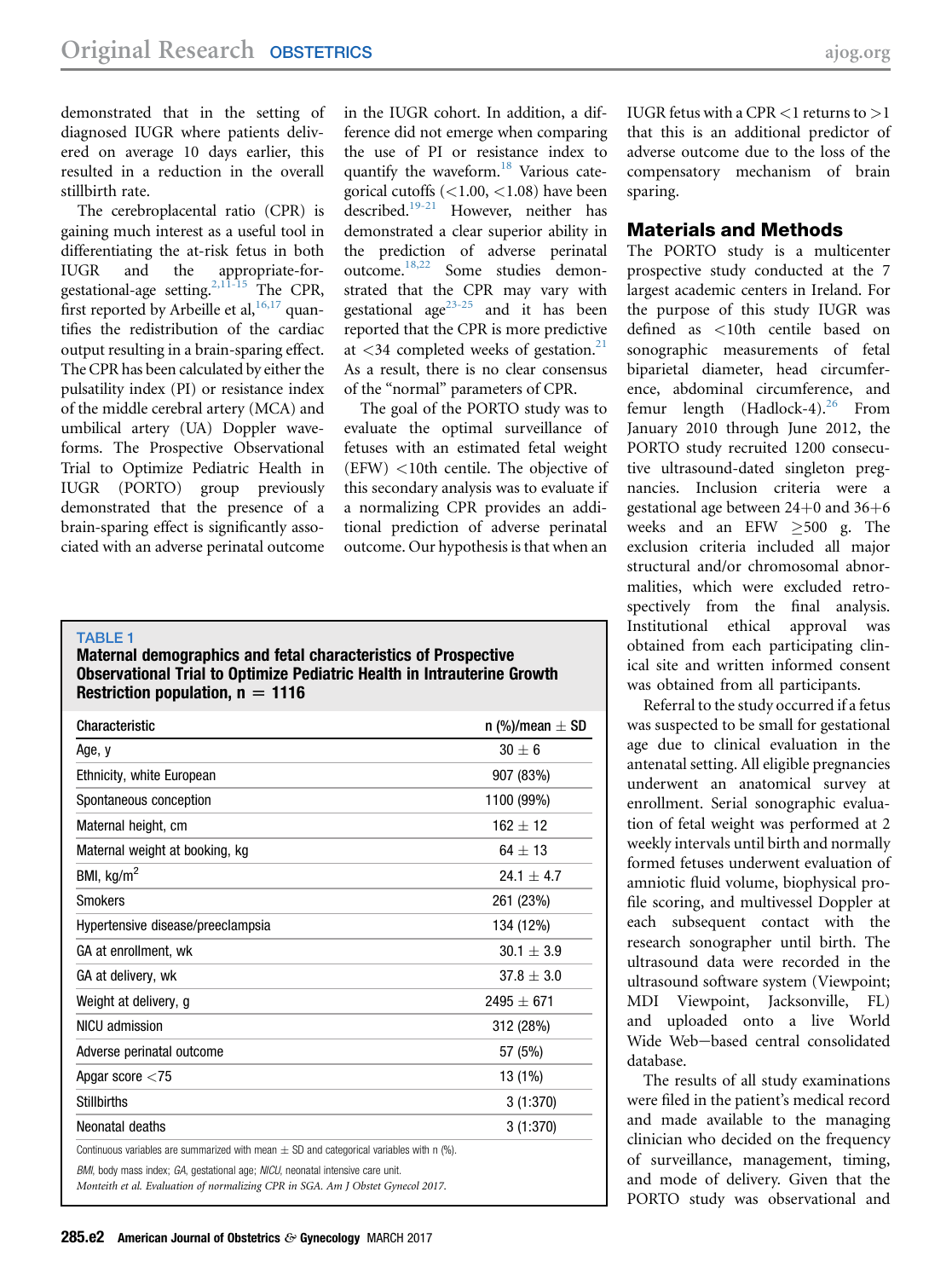#### <span id="page-2-0"></span>**FIGURE** Cerebroplacental ratio (CPR) values in correlation to gestational age



Monteith et al. Evaluation of normalizing CPR in SGA. Am J Obstet Gynecol 2017.

descriptive in nature, there were no prespecified management or delivery criteria. This was to reflect contemporary real-world practice. Decisions regarding management and delivery were made by the lead clinician treating each patient, but were not prespecified by the study design. However, all women were delivered 34 weeks' gestation

when there was absent end-diastolic flow in the UA Doppler. Tertiary-level neonatal care facilities were available in all 7 trial centers. Adverse perinatal outcome was defined as a composite of intraventricular hemorrhage, periventricular leukomalacia, hypoxic ischemic encephalopathy, necrotizing enterocolitis, bronchopulmonary dysplasia, sepsis, and death. These outcomes were defined using the Vermont Oxford Network manual and neonates were assessed for same at the time of first hospital discharge.

In this retrospective secondary analysis the CPR was calculated by dividing the PI of the MCA with that of the UA. For the purpose of this analysis an abnormal CPR value was defined as <1.0. The CPR was calculated retrospectively, therefore this result was not available to the clinician, and therefore, CPR results did not influence management decisions.

Prior to statistical analysis, all ultrasound and outcome data were screened for anomalous records or potential outliers and followed up with sonographers for resolution. The CPR groups were compared using the 2-sample  $t$  test and the  $\chi^2$  tests, for continuous and

| <b>TABLE 2</b><br>All cases with cerebroplacental ratio value <1 |             |                    |                 |           |  |  |
|------------------------------------------------------------------|-------------|--------------------|-----------------|-----------|--|--|
|                                                                  | All cases   | CPR < 1            | CPR < 1         |           |  |  |
| Characteristic/outcome                                           | $(N = 146)$ | $<$ 34 wk N $=$ 83 | $>34$ wk N = 63 | $P$ value |  |  |
| <b>Nulliparous</b>                                               | 74 (52%)    | 44 (54%)           | 30 (49%)        | .544      |  |  |
| Composite                                                        | 27 (18%)    | 26 (31%)           | $1(2\%)$        | < 0.001   |  |  |
| Outcomes                                                         |             |                    |                 |           |  |  |
| GA at delivery, wk                                               | $34 + 4$    | $32 + 4$           | $37 + 2$        | < 0.001   |  |  |
| Delivery by LSCS                                                 | 110 (75%)   | 69 (83%)           | 41 (65%)        |           |  |  |
| Indication for LSCS                                              | 126 (86%)   | 74 (89%)           | 52 (83%)        | .249      |  |  |
| fetal distress/NRCTG                                             |             |                    |                 |           |  |  |
| Apgar score $<$ 75                                               | 5(3%)       | 3(4%)              | 2(3%)           | .885      |  |  |
| NICU admission                                                   | 93 (64%)    | 61 (74%)           | 32(51%)         | .005      |  |  |
| NICU length of stay, d                                           | $31 + 27$   | $43 + 27$          | $11 + 7$        | < 0.001   |  |  |

Continuous variables are summarized with mean  $\pm$  SD and categorical variables with n (%).

CPR, cerebroplacental ratio; GA, gestational age; LSCS, lower segment cesarean delivery; NICU, neonatal intensive care unit; NRCTG, nonreassuring cardiotocograph.

Monteith et al. Evaluation of normalizing CPR in SGA. Am J Obstet Gynecol 2017.

categorical data, respectively. Software (SAS, Version 9.3; SAS Institute Inc, Cary, NC) was used for data management and statistical analysis.

## Results

A total of 1200 cases with an EFW <10th centile were recruited to the PORTO study. Of those recruited pregnancies, 32 (2.7%) were excluded due to major structural and/or chromosomal abnormalities, 13 (1%) withdrew their consent, 13 (1%) delivered outside Ireland, and a further 26 (2.2%) were lost to follow-up. This resulted in 1116 patients completing the study protocol. [Table 1](#page-1-0) outlines the demographics of all participants completing the study protocol.

This secondary analysis was performed to assess the role of CPR and its normalization. Of the 1116 patients completing the study protocol it was possible to retrospectively calculate a CPR value in 881 pregnancies. The remaining 235 pregnancies did not have both UA and MCA Doppler indices performed and as such we were unable to retrospectively calculate a CPR value.

There were a total of 3583 CPR determinations calculated over the 881 pregnancies. A total of 159 (18%) women had just 1 CPR determination and 722 (82%) had  $>1$  measurement. This resulted in a median of 3 CPR values per pregnancy. The median time interval between individual CPR determinations was 7 (interquartile range 5-14) days. Of the 3583 CPR values recorded, 146 (17%) had an abnormal CPR PI  $<$ 1 and 735 (83%) had a normal CPR. The median time interval between an abnormal CPR value and delivery was 7 (interquartile range 2-15) days. The Figure details the retrospective CPR calculations in relation to gestational age at time of performance.

Within this cohort, 146 cases had an abnormal CPR PI $<$ 1, and 87 had at least 1 subsequent serial CPR examination. The remaining 59 cases were either delivered prior to repeat sonography or did not have both the UA and MCA parameters recorded in repeat sonography to allow for the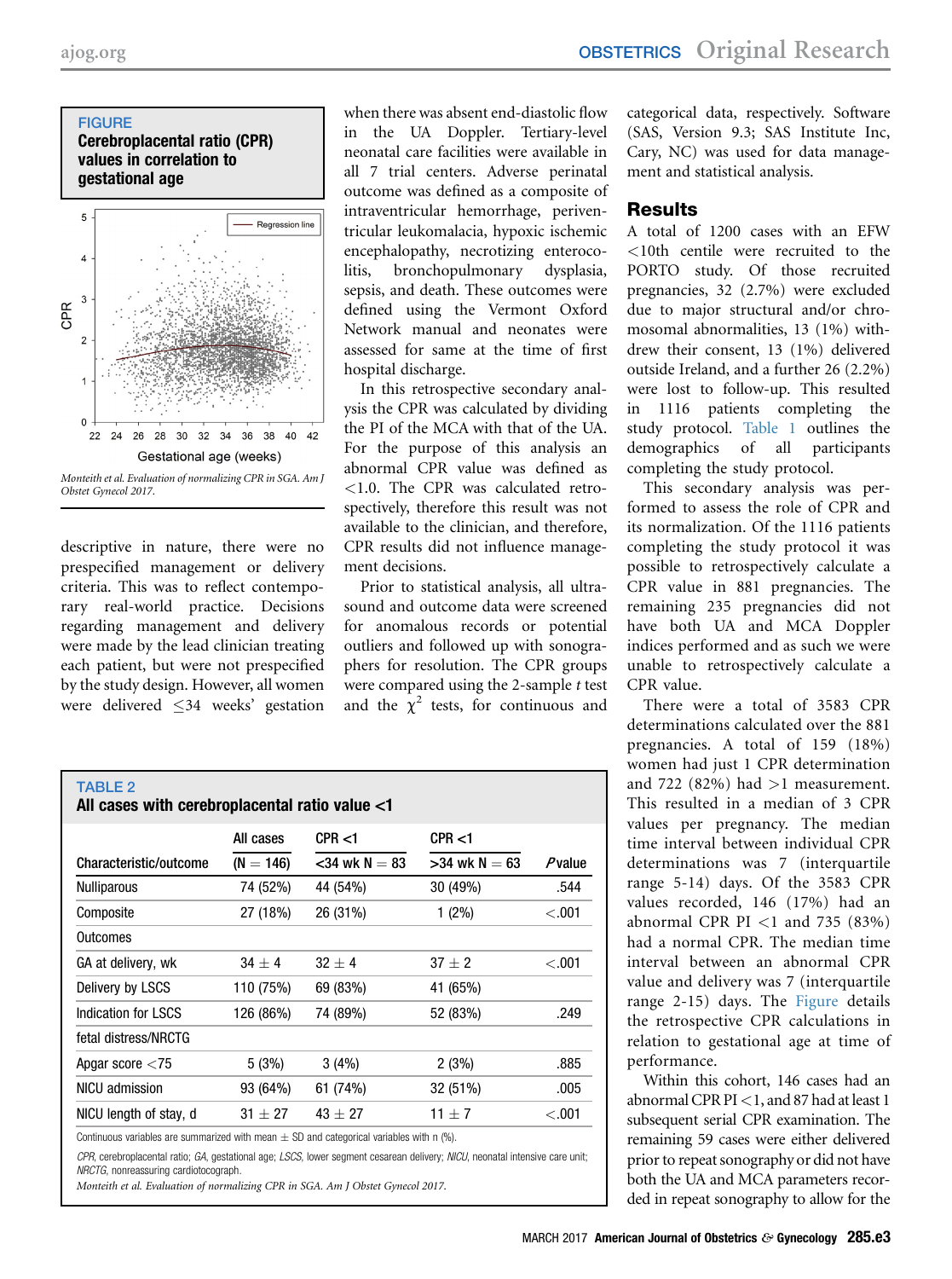TABLE 3 Table addressing outcomes based on cerebroplacental ratio <1 <34 wk

|                                                                                              | <b>Normalizing</b> | CPR remaining $<$ 1 |        |
|----------------------------------------------------------------------------------------------|--------------------|---------------------|--------|
| Characteristic/outcome                                                                       | $n = 25$           | $n = 34$            | Pvalue |
| <b>Nulliparous</b>                                                                           | 16 (67%)           | 15 (45%)            | .112   |
| Composite                                                                                    | 2(8%)              | 10 (29%)            | .044   |
| Outcomes                                                                                     |                    |                     |        |
| GA at delivery, wk                                                                           | $35 + 4$           | $32 + 3$            | < 0.01 |
| Delivery by LSCS                                                                             | 17 (68%)           | 30 (88%)            | .056   |
| Indication for LSCS                                                                          | 19 (76%)           | 33 (97%)            | .013   |
| fetal distress/NRCTG                                                                         |                    |                     |        |
| Apgar score $<$ 7 at 5 min                                                                   | $\Omega$           | 1(3%)               | .387   |
| NICU admission                                                                               | 12 (48%)           | 29 (85%)            | .002   |
| NICU length of stay, d                                                                       | $33 + 23$          | $40 + 20$           | .354   |
| Continuous variables are summarized with mean $\pm$ SD and categorical variables with n (%). |                    |                     |        |

CPR, cerebroplacental ratio; GA, gestational age; LSCS, lower segment cesarean delivery; NICU, neonatal intensive care unit; NRCTG, nonreassuring cardiotocograph.

Monteith et al. Evaluation of normalizing CPR in SGA. Am J Obstet Gynecol 2017.

retrospective repeated CPR calculation. [Table 2](#page-2-0) details a comparison of all 146 cases where an abnormal CPR <1 was recorded and compares those recorded at a gestational age <34 weeks and >34 completed weeks. Within our cohort when the CPR was performed and

abnormal <34 weeks' gestation those infants had earlier delivery ( $P < .001$ ).

Of the 87 cases with an abnormal CPR value  $\langle 1, 52\% \rangle$  (n = 45) of cases remained abnormal and 22% of these  $(n = 10)$  had an adverse perinatal outcome. The mean gestational age at

| <b>TABLE 4</b><br>Cerebroplacental ratio <1 >34 wk |              |                     |           |  |  |
|----------------------------------------------------|--------------|---------------------|-----------|--|--|
|                                                    | Normalizing  | CPR remaining $<$ 1 |           |  |  |
| Characteristic/outcome                             | $n = 17$     | $n = 11$            | $P$ value |  |  |
| <b>Nulliparous</b>                                 | 9(53%)       | 7 (64%)             | .577      |  |  |
| Composite                                          | $\mathbf{0}$ | 0                   |           |  |  |
| <b>Outcomes</b>                                    |              |                     |           |  |  |
| GA at delivery, wk                                 | $38 \pm 1$   | $37 + 2$            | .151      |  |  |
| Delivery by LSCS                                   | 8(47%)       | 9(82%)              | .066      |  |  |
| Indication for LSCS                                | 13 (76%)     | 8(74%)              | .823      |  |  |
| fetal distress/NRCTG                               |              |                     |           |  |  |
| Apgar score $<$ 75                                 | 0            | 1(9%)               | .206      |  |  |
| NICU admission                                     | 5(29%)       | 7 (64%)             | .074      |  |  |
| NICU length of stay, d                             | $8 \pm 5$    | $8 \pm 7$           | .829      |  |  |

Continuous variables are summarized with mean  $\pm$  SD and categorical variables with n (%).

CPR, cerebroplacental ratio; GA, gestational age; LSCS, lower segment cesarean delivery; NICU, neonatal intensive care unit; NRCTG, nonreassuring cardiotocograph.

Monteith et al. Evaluation of normalizing CPR in SGA. Am J Obstet Gynecol 2017.

delivery for those whose CPR value did not normalize ( $n = 45$ ) was 33.4 weeks. The remaining 48% of cases with initial abnormal CPR  $(n = 42)$  demonstrated normalizing CPR on serial sonography, and 5% of these  $(n = 2)$  had an adverse perinatal outcome. The gestational age at delivery for those who normalized  $(n = 42)$  was 36.5 weeks, which was statistically significant when compared to the persistently abnormal CPR group (P value  $\langle .001 \rangle$ ). As a result we have compared both groups where the CPR remains abnormal and where the CPR normalizes at a gestational age <34 weeks as detailed in Table 3. Overall a normalizing CPR at both gestational age <34 weeks and gestational age >34 weeks (Table 4) demonstrated a better neonatal outcome.

## Comment Principal findings

In this subanalysis we have not demonstrated an additional poor prognostic effect when an abnormal CPR value returns to a value  $>1.0$ .

## Meaning of the findings

The PORTO group previously demonstrated that the presence of a brain-sparing effect was significantly associated with an adverse perinatal outcome in our IUGR cohort.<sup>[18](#page-4-0)</sup> Our hypothesis was that when an IUGR fetus with previously detected abnormal CPR  $\langle 1 \rangle$  value returns to  $>1$  that this is an additional predictor of adverse outcome due to the loss of the compensatory mechanism of brain sparing.

As detailed in the [Figure](#page-2-0), we have demonstrated that there is a spread of normal values of CPR that exist with advancing gestational age, which is similar to that previously reported.[23-25](#page-5-0) Our findings were also in agreement with previous studies, which suggested that an abnormal CPR value was best interpreted at <34 weeks' gestation.<sup>[21](#page-4-0)</sup>

Overall, this secondary analysis has again demonstrated the importance of a serial abnormal CPR value of <1 within the <34 weeks' gestation population. CPR measurement is not currently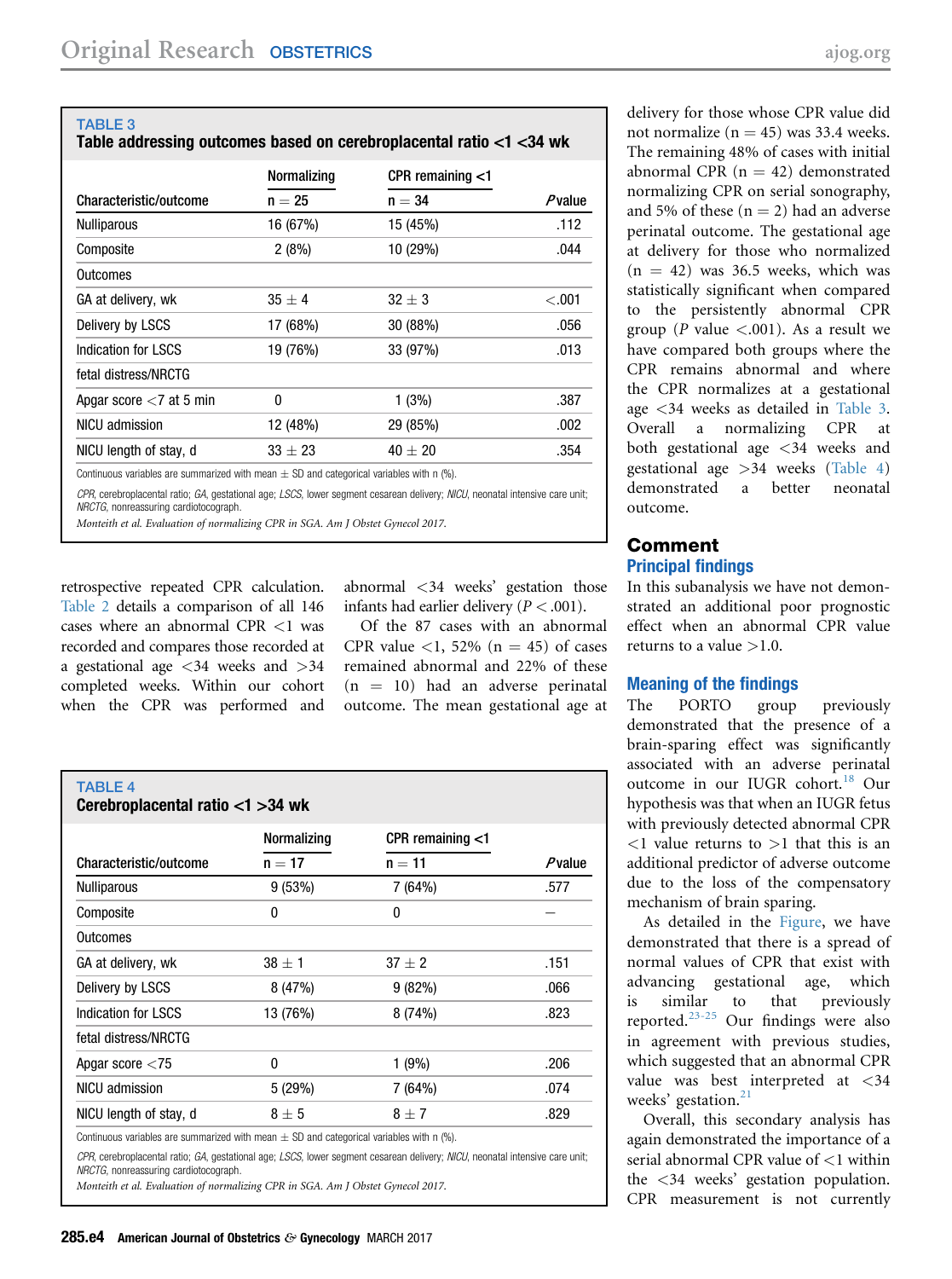<span id="page-4-0"></span>recommended in international guidelines to form a routine part of fetal surveillance in pregnancies complicated by IUGR. However, the evidence supporting its use as an additional predictor of poor perinatal outcome is building.11,12,14,18,21,23

There has been an increase in the reporting of long-term neurological sequelae in the IUGR fetus. $27$  Meher et al<sup>4</sup> also proposed a hypothesis of neurological injury occurring prior to an abnormal CPR as a response to the altered fetal hemodynamic adaption to hypoxia. Their review also suggested that an abnormal MCA Doppler may in fact be a late event in the overall fetal brain redistribution of blood flow.

## Clinical implications

Contrary to our proposed hypothesis, in cases where the CPR normalizes, the pregnancy may in fact be prolonged, which in turn may avoid the possible morbidities associated with iatrogenic premature delivery.

## Strengths and weaknesses

The strengths of the PORTO study are that it is a large prospective observational trial with intensive surveillance examining the IUGR fetus and allowing us to evaluate a normalizing CPR value in a normal clinical setting. Recruited pregnancies underwent a high degree of fetal surveillance by trained research sonographers. Additionally practitioners were blinded to the CPR results and as such were not influenced by the CPR value when planning the timing of delivery of affected pregnancies. A limitation of the study is that incomplete MCA data did not permit serial CPR values for the entire cohort. Nevertheless, this is the first cohort to date to evaluate the role of a normalizing CPR value in the IUGR setting.

## Future research implications

This further substantiates the need for further large prospective studies interrogating fetal Doppler studies and the associated short- and long-term pediatric outcomes.

## Acknowledgment

We thank Fiona Manning, the original Perinatal Ireland research manager, and the team of Perinatal Ireland research sonographers: Fiona Cody, Hilda O'Keefe, Emma Doolin, Cecelia Mulcahy, Azy Khalid, Phyl Gargan, Annette Burke, Edel Varden, Wendy Ooi, and Amanda Ali from Royal College of Surgeons in Ireland- Rotunda Hospital, Dublin, Ireland (Dr Manning, Ms Cody, and Ms O'Keefe); Coombe Women and Infants University Hospital, Dublin, Ireland (Ms Doolin); National Maternity Hospital, Dublin, Ireland (Ms Mulcahy); Cork University Maternity Hospital, Cork, Ireland (Dr Khalid); Royal Jubilee Maternity Hospital, Belfast, Ireland (Ms Gargan); University Hospital Galway, Galway, Ireland (Ms Burke and Ms Varden); and University Hospital Limerick, Limerick, Ireland (Dr Ooi and Dr Ali). All posts were Health Research Board funded through Perinatal Ireland-Imaging Award/2005/3.

## References

1. Unterscheider J, O'[Donoghue K, Daly S, et al.](http://refhub.elsevier.com/S0002-9378(16)31988-3/sref1) [Fetal growth restriction and the risk of perinatal](http://refhub.elsevier.com/S0002-9378(16)31988-3/sref1) mortality-[case studies from the multicenter](http://refhub.elsevier.com/S0002-9378(16)31988-3/sref1) [PORTO study. BMC Pregnancy Childbirth](http://refhub.elsevier.com/S0002-9378(16)31988-3/sref1) [2014;14:63.](http://refhub.elsevier.com/S0002-9378(16)31988-3/sref1)

2. [Cruz-Martinez R, Figueras F, Hernandez-](http://refhub.elsevier.com/S0002-9378(16)31988-3/sref2)[Andrade E, Oros D, Gratacos E. Fetal brain](http://refhub.elsevier.com/S0002-9378(16)31988-3/sref2) [Doppler to predict cesarean delivery for non](http://refhub.elsevier.com/S0002-9378(16)31988-3/sref2)[reassuring fetal status in term small-for](http://refhub.elsevier.com/S0002-9378(16)31988-3/sref2)[gestational-age fetuses. Obstet Gynecol](http://refhub.elsevier.com/S0002-9378(16)31988-3/sref2) [2011;117:618-26](http://refhub.elsevier.com/S0002-9378(16)31988-3/sref2).

3. [Crispi F, Figueras F, Cruz-Lemini M,](http://refhub.elsevier.com/S0002-9378(16)31988-3/sref3) [Bartrons J, Bijnens B, Gratacos E. Cardiovas](http://refhub.elsevier.com/S0002-9378(16)31988-3/sref3)[cular programming in children born small for](http://refhub.elsevier.com/S0002-9378(16)31988-3/sref3) [gestational age and relationship with prenatal](http://refhub.elsevier.com/S0002-9378(16)31988-3/sref3) [signs of severity. Am J Obstet Gynecol](http://refhub.elsevier.com/S0002-9378(16)31988-3/sref3) [2012;207:121.e1-9](http://refhub.elsevier.com/S0002-9378(16)31988-3/sref3).

4. [Meher S, Hernandez-Andrade E,](http://refhub.elsevier.com/S0002-9378(16)31988-3/sref4) [Basheer SN, Lees C. Impact of cerebral redis](http://refhub.elsevier.com/S0002-9378(16)31988-3/sref4)[tribution on neurodevelopmental outcome in](http://refhub.elsevier.com/S0002-9378(16)31988-3/sref4) [small-for-gestational-age or growth-restricted](http://refhub.elsevier.com/S0002-9378(16)31988-3/sref4) [babies: a systematic review. Ultrasound Obstet](http://refhub.elsevier.com/S0002-9378(16)31988-3/sref4) [Gynecol 2015;46:398-404.](http://refhub.elsevier.com/S0002-9378(16)31988-3/sref4)

5. [Prior T, Paramasivam G, Bennett P, Kumar S.](http://refhub.elsevier.com/S0002-9378(16)31988-3/sref5) [Are fetuses that fail to achieve their growth po](http://refhub.elsevier.com/S0002-9378(16)31988-3/sref5)[tential at increased risk of intrapartum compro](http://refhub.elsevier.com/S0002-9378(16)31988-3/sref5)[mise? Ultrasound Obstet Gynecol 2015;46:](http://refhub.elsevier.com/S0002-9378(16)31988-3/sref5) [460-4.](http://refhub.elsevier.com/S0002-9378(16)31988-3/sref5)

6. [Baschat AA, Cosmi E, Bilardo CM, et al.](http://refhub.elsevier.com/S0002-9378(16)31988-3/sref6) [Predictors of neonatal outcome in early-onset](http://refhub.elsevier.com/S0002-9378(16)31988-3/sref6) [placental dysfunction. Obstet Gynecol](http://refhub.elsevier.com/S0002-9378(16)31988-3/sref6) [2007;109:253-61](http://refhub.elsevier.com/S0002-9378(16)31988-3/sref6).

7. [Chauhan SP, Beydoun H, Chang E, et al.](http://refhub.elsevier.com/S0002-9378(16)31988-3/sref7) [Prenatal detection of fetal growth restriction in](http://refhub.elsevier.com/S0002-9378(16)31988-3/sref7) newborns classifi[ed as small for gestational age:](http://refhub.elsevier.com/S0002-9378(16)31988-3/sref7) [correlates and risk of neonatal morbidity. Am J](http://refhub.elsevier.com/S0002-9378(16)31988-3/sref7) [Perinatol 2014;31:187-94](http://refhub.elsevier.com/S0002-9378(16)31988-3/sref7).

8. [McCowan LM, Roberts CT, Dekker GA, et al.](http://refhub.elsevier.com/S0002-9378(16)31988-3/sref8) [Risk factors for small-for-gestational-age infants](http://refhub.elsevier.com/S0002-9378(16)31988-3/sref8) [by customized birthweight centiles: data from an](http://refhub.elsevier.com/S0002-9378(16)31988-3/sref8) [international prospective cohort study. BJOG](http://refhub.elsevier.com/S0002-9378(16)31988-3/sref8) [2010;117:1599-607.](http://refhub.elsevier.com/S0002-9378(16)31988-3/sref8)

9. [Triunfo S, Crovetto F, Scazzocchio E, Parra-](http://refhub.elsevier.com/S0002-9378(16)31988-3/sref9)[Saavedra M, Gratacos E, Figueras F. Contingent](http://refhub.elsevier.com/S0002-9378(16)31988-3/sref9) [versus routine third-trimester screening for late](http://refhub.elsevier.com/S0002-9378(16)31988-3/sref9) [fetal growth restriction. Ultrasound Obstet](http://refhub.elsevier.com/S0002-9378(16)31988-3/sref9) [Gynecol 2016;47:81-8](http://refhub.elsevier.com/S0002-9378(16)31988-3/sref9).

10. [Gardosi J, Madurasinghe V, Williams M,](http://refhub.elsevier.com/S0002-9378(16)31988-3/sref10) [Malik A, Francis A. Maternal and fetal risk factors](http://refhub.elsevier.com/S0002-9378(16)31988-3/sref10) [for stillbirth: population based study. BMJ](http://refhub.elsevier.com/S0002-9378(16)31988-3/sref10) [2013;346:f108.](http://refhub.elsevier.com/S0002-9378(16)31988-3/sref10)

11. [DeVore GR. The importance of the cere](http://refhub.elsevier.com/S0002-9378(16)31988-3/sref11)[broplacental ratio in the evaluation of fetal well](http://refhub.elsevier.com/S0002-9378(16)31988-3/sref11)[being in SGA and AGA fetuses. Am J Obstet](http://refhub.elsevier.com/S0002-9378(16)31988-3/sref11) [Gynecol 2015;213:5-15](http://refhub.elsevier.com/S0002-9378(16)31988-3/sref11).

12. [Khalil AA, Morales-Rosello J, Morlando M,](http://refhub.elsevier.com/S0002-9378(16)31988-3/sref12) [et al. Is fetal cerebroplacental ratio an indepen](http://refhub.elsevier.com/S0002-9378(16)31988-3/sref12)[dent predictor of intrapartum fetal compromise](http://refhub.elsevier.com/S0002-9378(16)31988-3/sref12) [and neonatal unit admission? Am J Obstet](http://refhub.elsevier.com/S0002-9378(16)31988-3/sref12) [Gynecol 2015;213:54.e1-10](http://refhub.elsevier.com/S0002-9378(16)31988-3/sref12).

13. [Morales-Rosello J, Khalil A. Fetal cerebral](http://refhub.elsevier.com/S0002-9378(16)31988-3/sref13) [redistribution: a marker of compromise regard](http://refhub.elsevier.com/S0002-9378(16)31988-3/sref13)[less of fetal size. Ultrasound Obstet Gynecol](http://refhub.elsevier.com/S0002-9378(16)31988-3/sref13) [2015;46:385-8.](http://refhub.elsevier.com/S0002-9378(16)31988-3/sref13)

14. [Morales-Rosello J, Khalil A, Morlando M,](http://refhub.elsevier.com/S0002-9378(16)31988-3/sref14) [Bhide A, Papageorghiou A, Thilaganathan B.](http://refhub.elsevier.com/S0002-9378(16)31988-3/sref14) [Poor neonatal acid-base status in term fetuses](http://refhub.elsevier.com/S0002-9378(16)31988-3/sref14) [with low cerebroplacental ratio. Ultrasound](http://refhub.elsevier.com/S0002-9378(16)31988-3/sref14) [Obstet Gynecol 2015;45:156-61.](http://refhub.elsevier.com/S0002-9378(16)31988-3/sref14)

15. [Morales-Rosello J, Khalil A, Morlando M,](http://refhub.elsevier.com/S0002-9378(16)31988-3/sref15) [Papageorghiou A, Bhide A, Thilaganathan B.](http://refhub.elsevier.com/S0002-9378(16)31988-3/sref15) [Changes in fetal Doppler indices as a marker of](http://refhub.elsevier.com/S0002-9378(16)31988-3/sref15) [failure to reach growth potential at term. Ultra](http://refhub.elsevier.com/S0002-9378(16)31988-3/sref15)[sound Obstet Gynecol 2014;43:303-10](http://refhub.elsevier.com/S0002-9378(16)31988-3/sref15).

16. [Arbeille P, Roncin A, Berson M, Patat F,](http://refhub.elsevier.com/S0002-9378(16)31988-3/sref16) [Pourcelot L. Exploration of the fetal cerebral](http://refhub.elsevier.com/S0002-9378(16)31988-3/sref16) blood fl[ow by duplex Doppler](http://refhub.elsevier.com/S0002-9378(16)31988-3/sref16)-linear array sys[tem in normal and pathological pregnancies.](http://refhub.elsevier.com/S0002-9378(16)31988-3/sref16) [Ultrasound Med Biol 1987;13:329-37.](http://refhub.elsevier.com/S0002-9378(16)31988-3/sref16)

17. [Arbeille P, Maulik D, Fignon A, et al.](http://refhub.elsevier.com/S0002-9378(16)31988-3/sref17) [Assessment of the fetal PO2 changes by cere](http://refhub.elsevier.com/S0002-9378(16)31988-3/sref17)[bral and umbilical Doppler on lamb fetuses](http://refhub.elsevier.com/S0002-9378(16)31988-3/sref17) [during acute hypoxia. Ultrasound Med Biol](http://refhub.elsevier.com/S0002-9378(16)31988-3/sref17) [1995;21:861-70](http://refhub.elsevier.com/S0002-9378(16)31988-3/sref17).

18. [Flood K, Unterscheider J, Daly S, et al. The](http://refhub.elsevier.com/S0002-9378(16)31988-3/sref18) [role of brain sparing in the prediction of](http://refhub.elsevier.com/S0002-9378(16)31988-3/sref18) [adverse outcomes in intrauterine growth re](http://refhub.elsevier.com/S0002-9378(16)31988-3/sref18)[striction: results of the multicenter PORTO](http://refhub.elsevier.com/S0002-9378(16)31988-3/sref18) [study. Am J Obstet Gynecol 2014;211:288.](http://refhub.elsevier.com/S0002-9378(16)31988-3/sref18) [e1-5](http://refhub.elsevier.com/S0002-9378(16)31988-3/sref18).

19. [Gramellini D, Folli MC, Raboni S, Vadora E,](http://refhub.elsevier.com/S0002-9378(16)31988-3/sref19) [Merialdi A. Cerebral-umbilical Doppler ratio as a](http://refhub.elsevier.com/S0002-9378(16)31988-3/sref19) [predictor of adverse perinatal outcome. Obstet](http://refhub.elsevier.com/S0002-9378(16)31988-3/sref19) [Gynecol 1992;79:416-20.](http://refhub.elsevier.com/S0002-9378(16)31988-3/sref19)

20. [Arias F. Accuracy of the middle-cerebral-to](http://refhub.elsevier.com/S0002-9378(16)31988-3/sref20)[umbilical-artery resistance index ratio in the](http://refhub.elsevier.com/S0002-9378(16)31988-3/sref20) [prediction of neonatal outcome in patients at](http://refhub.elsevier.com/S0002-9378(16)31988-3/sref20) [high risk for fetal and neonatal complications.](http://refhub.elsevier.com/S0002-9378(16)31988-3/sref20) [Am J Obstet Gynecol 1994;171:1541-5](http://refhub.elsevier.com/S0002-9378(16)31988-3/sref20).

21. [Bahado-Singh RO, Kovanci E, Jeffres A,](http://refhub.elsevier.com/S0002-9378(16)31988-3/sref21) [et al. The Doppler cerebroplacental ratio and](http://refhub.elsevier.com/S0002-9378(16)31988-3/sref21) [perinatal outcome in intrauterine growth](http://refhub.elsevier.com/S0002-9378(16)31988-3/sref21) [restriction. Am J Obstet Gynecol 1999;180:](http://refhub.elsevier.com/S0002-9378(16)31988-3/sref21) [750-6](http://refhub.elsevier.com/S0002-9378(16)31988-3/sref21).

22. [Odibo AO, Riddick C, Pare E, Stamilio DM,](http://refhub.elsevier.com/S0002-9378(16)31988-3/sref22) [Macones GA. Cerebroplacental Doppler ratio](http://refhub.elsevier.com/S0002-9378(16)31988-3/sref22) [and adverse perinatal outcomes in intrauterine](http://refhub.elsevier.com/S0002-9378(16)31988-3/sref22) [growth restriction: evaluating the impact of using](http://refhub.elsevier.com/S0002-9378(16)31988-3/sref22)